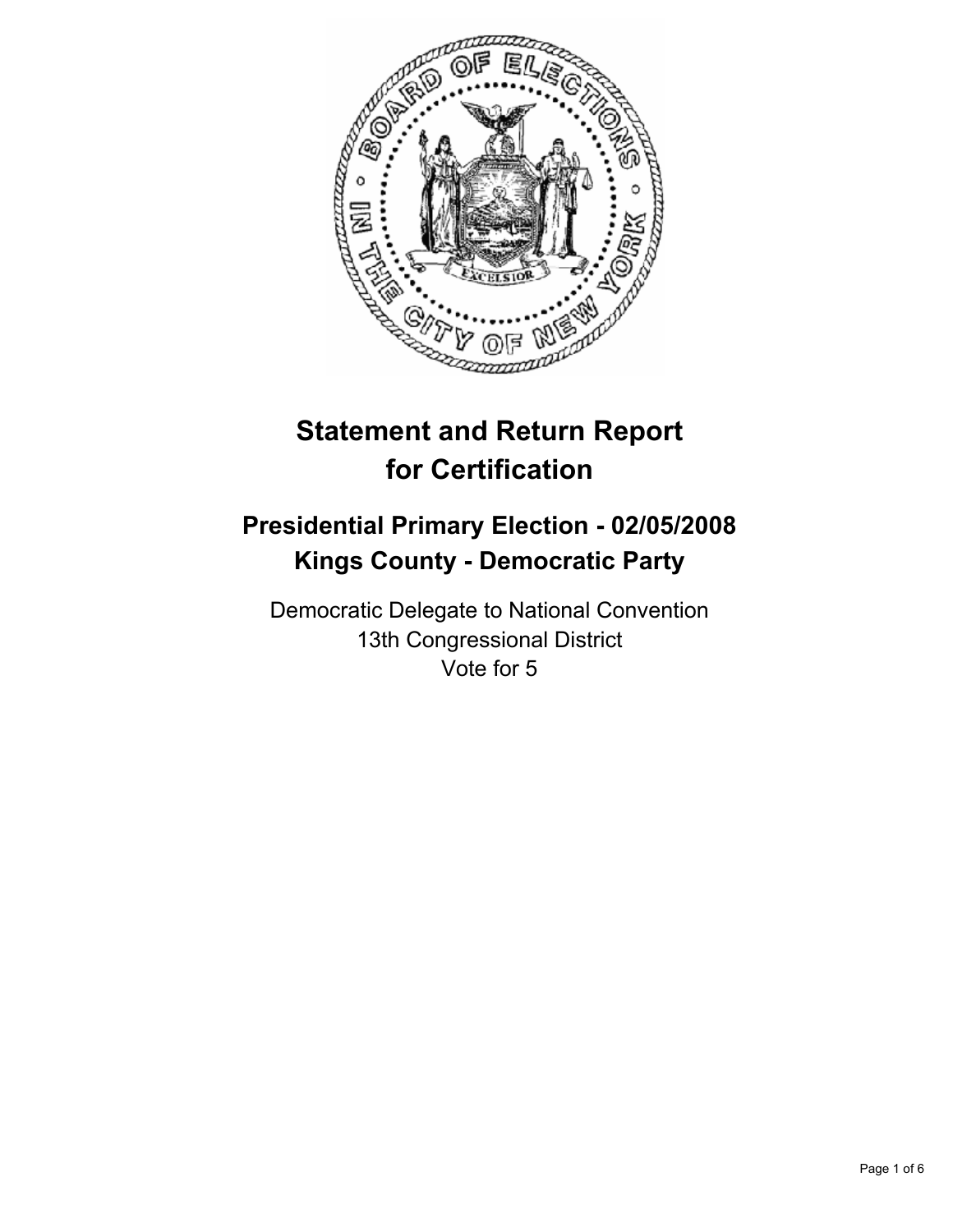

| <b>Assembly District 45</b>                          |              |
|------------------------------------------------------|--------------|
| <b>EMERGENCY</b>                                     | 0            |
| ABSENTEE/MILITARY                                    | 3            |
| <b>FEDERAL</b>                                       | 0            |
| <b>AFFIDAVIT</b>                                     | $\mathbf{1}$ |
| DIANE SAVINO (F) - PLEDGED TO SUPPORT CLINTON        | 87           |
| PETER J ABBATE (M) - PLEDGED TO SUPPORT CLINTON      | 86           |
| DILIA SCHACK (F) - PLEDGED TO SUPPORT CLINTON        | 76           |
| JOHN GULINO (M) - PLEDGED TO SUPPORT CLINTON         | 79           |
| BELINDA A DIXON (F) - PLEDGED TO SUPPORT CLINTON     | 81           |
| MARYANN LAURIA (F) - PLEDGED TO SUPPORT EDWARDS      | 3            |
| DEBORAH L ROSE (F) - PLEDGED TO SUPPORT OBAMA        | 24           |
| SAL F ALBANESE (M) - PLEDGED TO SUPPORT OBAMA        | 25           |
| TERESA CALIARI OLYA (F) - PLEDGED TO SUPPORT OBAMA   | 21           |
| CHRISTOPHER MCCREIGHT (M) - PLEDGED TO SUPPORT OBAMA | 23           |
| THEODORA BERKSTEINER (F) - PLEDGED TO SUPPORT OBAMA  | 21           |
| <b>Total Votes</b>                                   | 526          |
| <b>Assembly District 46</b>                          |              |
| <b>EMERGENCY</b>                                     | 7            |
| ABSENTEE/MILITARY                                    | 72           |
| <b>FEDERAL</b>                                       | 8            |
| <b>AFFIDAVIT</b>                                     | 66           |
| DIANE SAVINO (F) - PLEDGED TO SUPPORT CLINTON        | 1,320        |
| PETER J ABBATE (M) - PLEDGED TO SUPPORT CLINTON      | 1,359        |
| DILIA SCHACK (F) - PLEDGED TO SUPPORT CLINTON        | 1,274        |
| JOHN GULINO (M) - PLEDGED TO SUPPORT CLINTON         | 1,275        |
| BELINDA A DIXON (F) - PLEDGED TO SUPPORT CLINTON     | 1,228        |
| MARYANN LAURIA (F) - PLEDGED TO SUPPORT EDWARDS      | 59           |
| DEBORAH L ROSE (F) - PLEDGED TO SUPPORT OBAMA        | 622          |
| SAL F ALBANESE (M) - PLEDGED TO SUPPORT OBAMA        | 785          |
| TERESA CALIARI OLYA (F) - PLEDGED TO SUPPORT OBAMA   | 633          |
| CHRISTOPHER MCCREIGHT (M) - PLEDGED TO SUPPORT OBAMA | 625          |
| THEODORA BERKSTEINER (F) - PLEDGED TO SUPPORT OBAMA  | 579          |
| <b>Total Votes</b>                                   | 9.759        |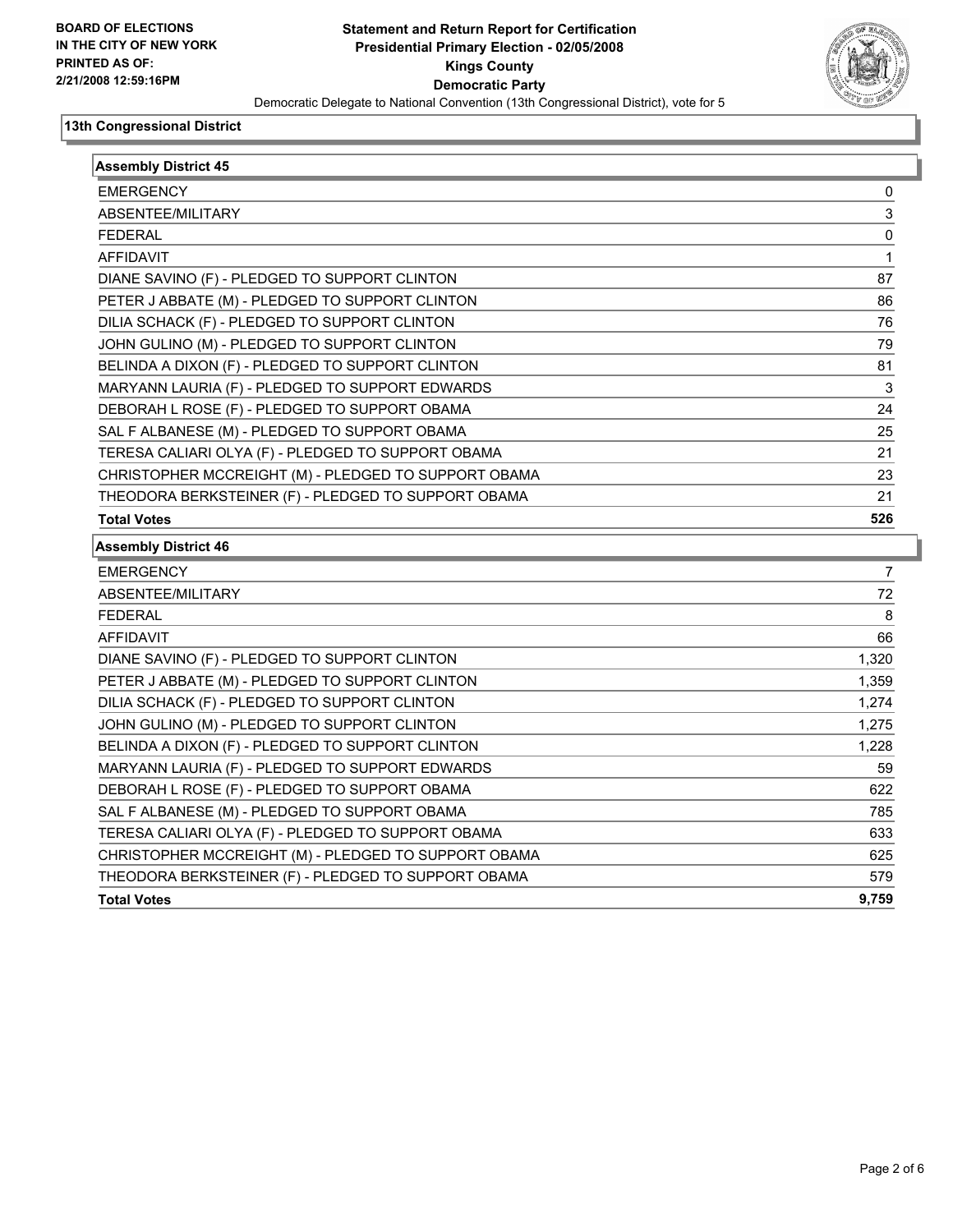

| <b>Assembly District 47</b>                          |       |
|------------------------------------------------------|-------|
| <b>EMERGENCY</b>                                     | 2     |
| ABSENTEE/MILITARY                                    | 82    |
| <b>FEDERAL</b>                                       | 4     |
| <b>AFFIDAVIT</b>                                     | 30    |
| DIANE SAVINO (F) - PLEDGED TO SUPPORT CLINTON        | 1,102 |
| PETER J ABBATE (M) - PLEDGED TO SUPPORT CLINTON      | 1,089 |
| DILIA SCHACK (F) - PLEDGED TO SUPPORT CLINTON        | 973   |
| JOHN GULINO (M) - PLEDGED TO SUPPORT CLINTON         | 1,046 |
| BELINDA A DIXON (F) - PLEDGED TO SUPPORT CLINTON     | 942   |
| MARYANN LAURIA (F) - PLEDGED TO SUPPORT EDWARDS      | 59    |
| DEBORAH L ROSE (F) - PLEDGED TO SUPPORT OBAMA        | 232   |
| SAL F ALBANESE (M) - PLEDGED TO SUPPORT OBAMA        | 319   |
| TERESA CALIARI OLYA (F) - PLEDGED TO SUPPORT OBAMA   | 272   |
| CHRISTOPHER MCCREIGHT (M) - PLEDGED TO SUPPORT OBAMA | 236   |
| THEODORA BERKSTEINER (F) - PLEDGED TO SUPPORT OBAMA  | 223   |
| <b>Total Votes</b>                                   | 6,493 |
| <b>Assembly District 48</b>                          |       |
| <b>EMERGENCY</b>                                     | 0     |
| ABSENTEE/MILITARY                                    | 15    |
| <b>FEDERAL</b>                                       | 6     |
| <b>AFFIDAVIT</b>                                     | 16    |
| DIANE SAVINO (F) - PLEDGED TO SUPPORT CLINTON        | 481   |
| PETER J ABBATE (M) - PLEDGED TO SUPPORT CLINTON      | 509   |
| DILIA SCHACK (F) - PLEDGED TO SUPPORT CLINTON        | 460   |
| JOHN GULINO (M) - PLEDGED TO SUPPORT CLINTON         | 483   |
| BELINDA A DIXON (F) - PLEDGED TO SUPPORT CLINTON     | 467   |
| MARYANN LAURIA (F) - PLEDGED TO SUPPORT EDWARDS      | 26    |
| DEBORAH L ROSE (F) - PLEDGED TO SUPPORT OBAMA        | 219   |
| SAL F ALBANESE (M) - PLEDGED TO SUPPORT OBAMA        | 289   |
| TERESA CALIARI OLYA (F) - PLEDGED TO SUPPORT OBAMA   | 219   |
| CHRISTOPHER MCCREIGHT (M) - PLEDGED TO SUPPORT OBAMA | 210   |
| THEODORA BERKSTEINER (F) - PLEDGED TO SUPPORT OBAMA  | 203   |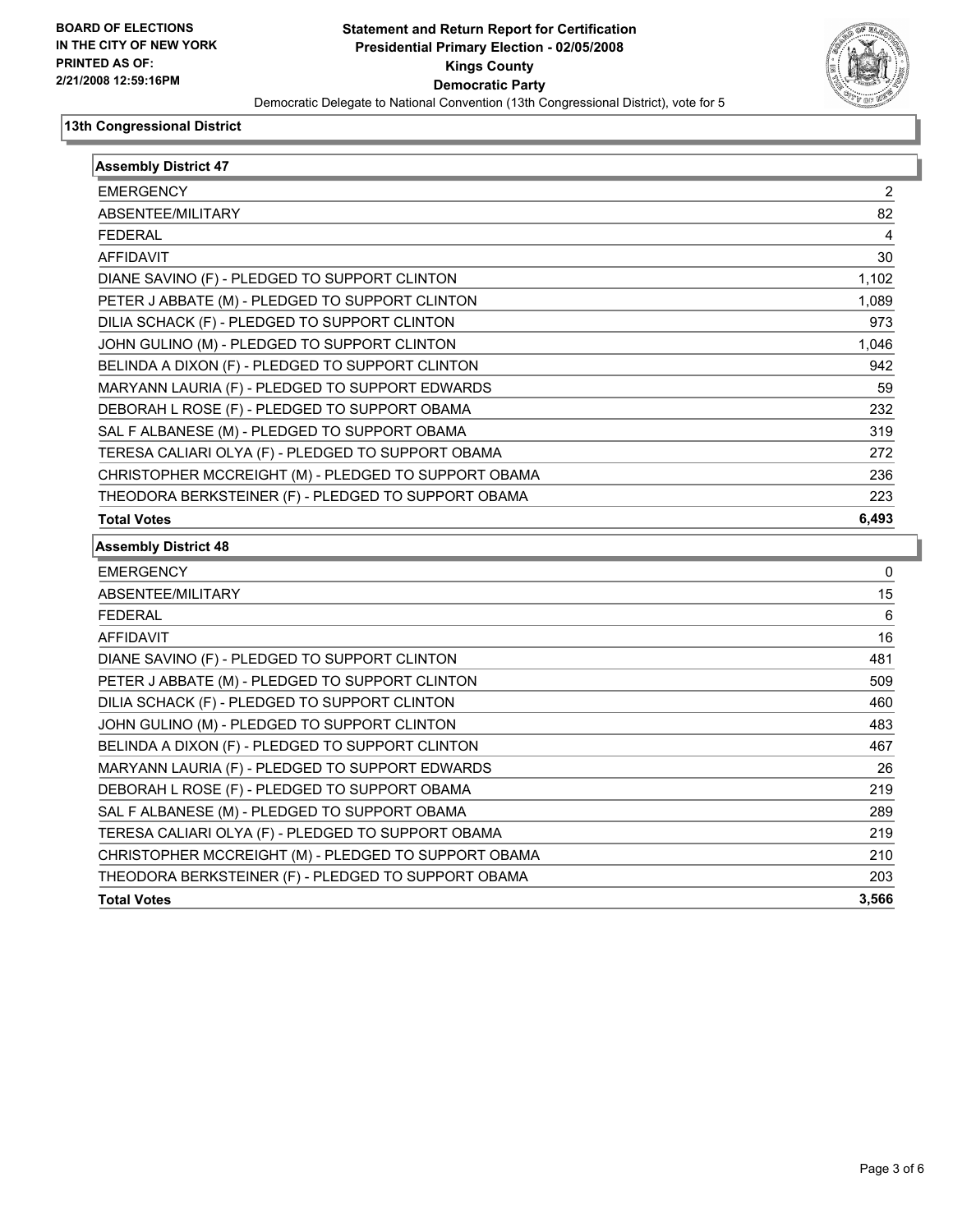

| <b>Assembly District 49</b>                          |              |
|------------------------------------------------------|--------------|
| <b>EMERGENCY</b>                                     | 0            |
| ABSENTEE/MILITARY                                    | 63           |
| <b>FEDERAL</b>                                       | 6            |
| <b>AFFIDAVIT</b>                                     | 45           |
| DIANE SAVINO (F) - PLEDGED TO SUPPORT CLINTON        | 1,200        |
| PETER J ABBATE (M) - PLEDGED TO SUPPORT CLINTON      | 1,486        |
| DILIA SCHACK (F) - PLEDGED TO SUPPORT CLINTON        | 1,072        |
| JOHN GULINO (M) - PLEDGED TO SUPPORT CLINTON         | 1,180        |
| BELINDA A DIXON (F) - PLEDGED TO SUPPORT CLINTON     | 1,066        |
| MARYANN LAURIA (F) - PLEDGED TO SUPPORT EDWARDS      | 61           |
| DEBORAH L ROSE (F) - PLEDGED TO SUPPORT OBAMA        | 261          |
| SAL F ALBANESE (M) - PLEDGED TO SUPPORT OBAMA        | 395          |
| TERESA CALIARI OLYA (F) - PLEDGED TO SUPPORT OBAMA   | 289          |
| CHRISTOPHER MCCREIGHT (M) - PLEDGED TO SUPPORT OBAMA | 259          |
| THEODORA BERKSTEINER (F) - PLEDGED TO SUPPORT OBAMA  | 243          |
| <b>Total Votes</b>                                   | 7,512        |
| <b>Assembly District 51</b>                          |              |
| <b>EMERGENCY</b>                                     | 3            |
| ABSENTEE/MILITARY                                    | $\mathbf{1}$ |
| <b>FEDERAL</b>                                       | $\mathbf{1}$ |
| <b>AFFIDAVIT</b>                                     | 2            |
| DIANE SAVINO (F) - PLEDGED TO SUPPORT CLINTON        | 25           |
| PETER J ABBATE (M) - PLEDGED TO SUPPORT CLINTON      | 25           |
| DILIA SCHACK (F) - PLEDGED TO SUPPORT CLINTON        | 26           |
| JOHN GULINO (M) - PLEDGED TO SUPPORT CLINTON         | 27           |
| BELINDA A DIXON (F) - PLEDGED TO SUPPORT CLINTON     | 22           |
| MARYANN LAURIA (F) - PLEDGED TO SUPPORT EDWARDS      | $\mathbf 1$  |
| DEBORAH L ROSE (F) - PLEDGED TO SUPPORT OBAMA        | 20           |
| SAL F ALBANESE (M) - PLEDGED TO SUPPORT OBAMA        | 20           |
| TERESA CALIARI OLYA (F) - PLEDGED TO SUPPORT OBAMA   | 19           |
| CHRISTOPHER MCCREIGHT (M) - PLEDGED TO SUPPORT OBAMA | 17           |
| THEODORA BERKSTEINER (F) - PLEDGED TO SUPPORT OBAMA  | 17           |
| <b>Total Votes</b>                                   | 219          |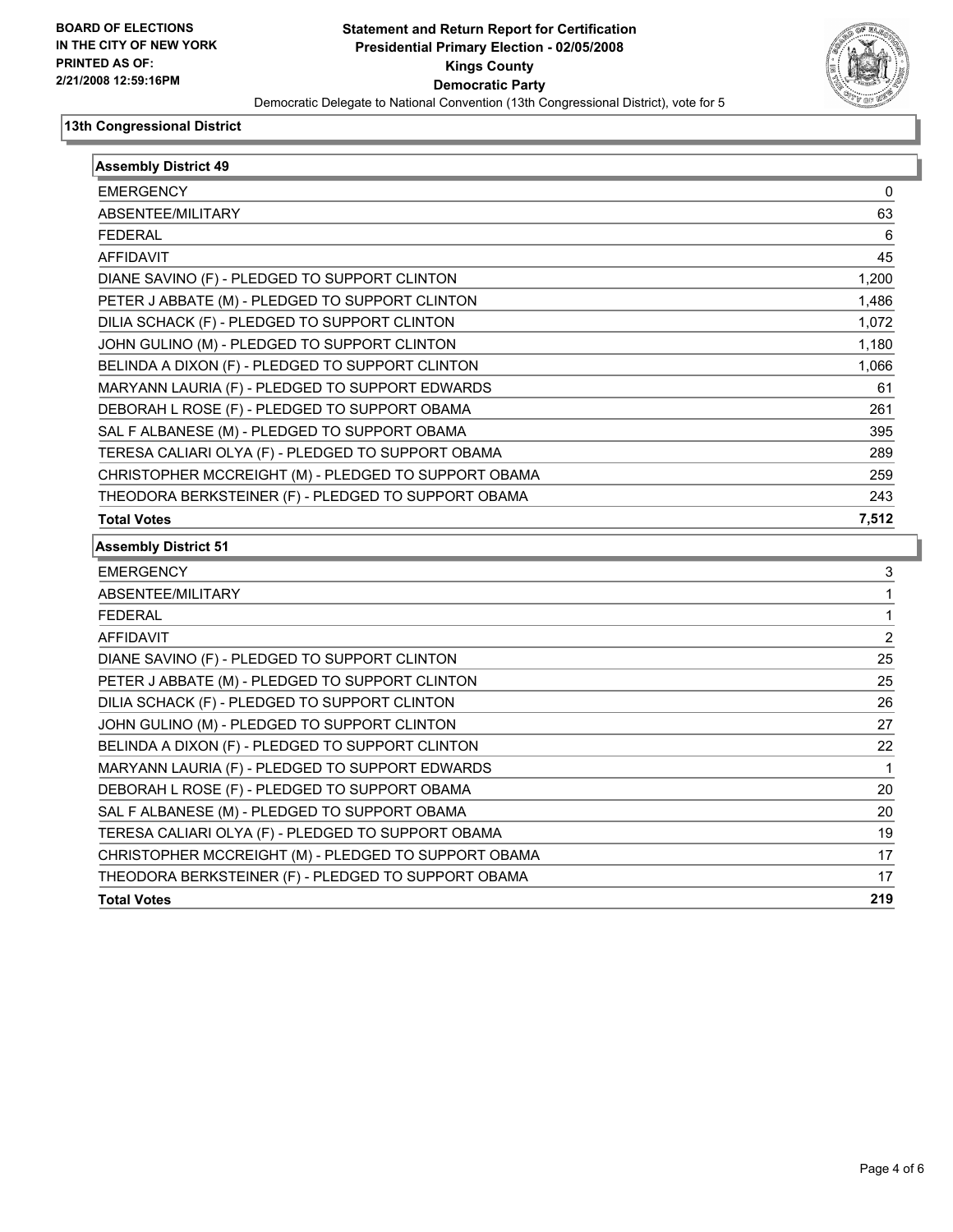

| <b>Assembly District 60</b> |  |
|-----------------------------|--|
|                             |  |
| 84                          |  |
| 19                          |  |
| 66                          |  |
| 1,328                       |  |
| 1,297                       |  |
| 1,274                       |  |
| 1,273                       |  |
| 1,239                       |  |
| 88                          |  |
| 877                         |  |
| 1,070                       |  |
| 874                         |  |
| 869                         |  |
| 838                         |  |
| 11,027                      |  |
|                             |  |